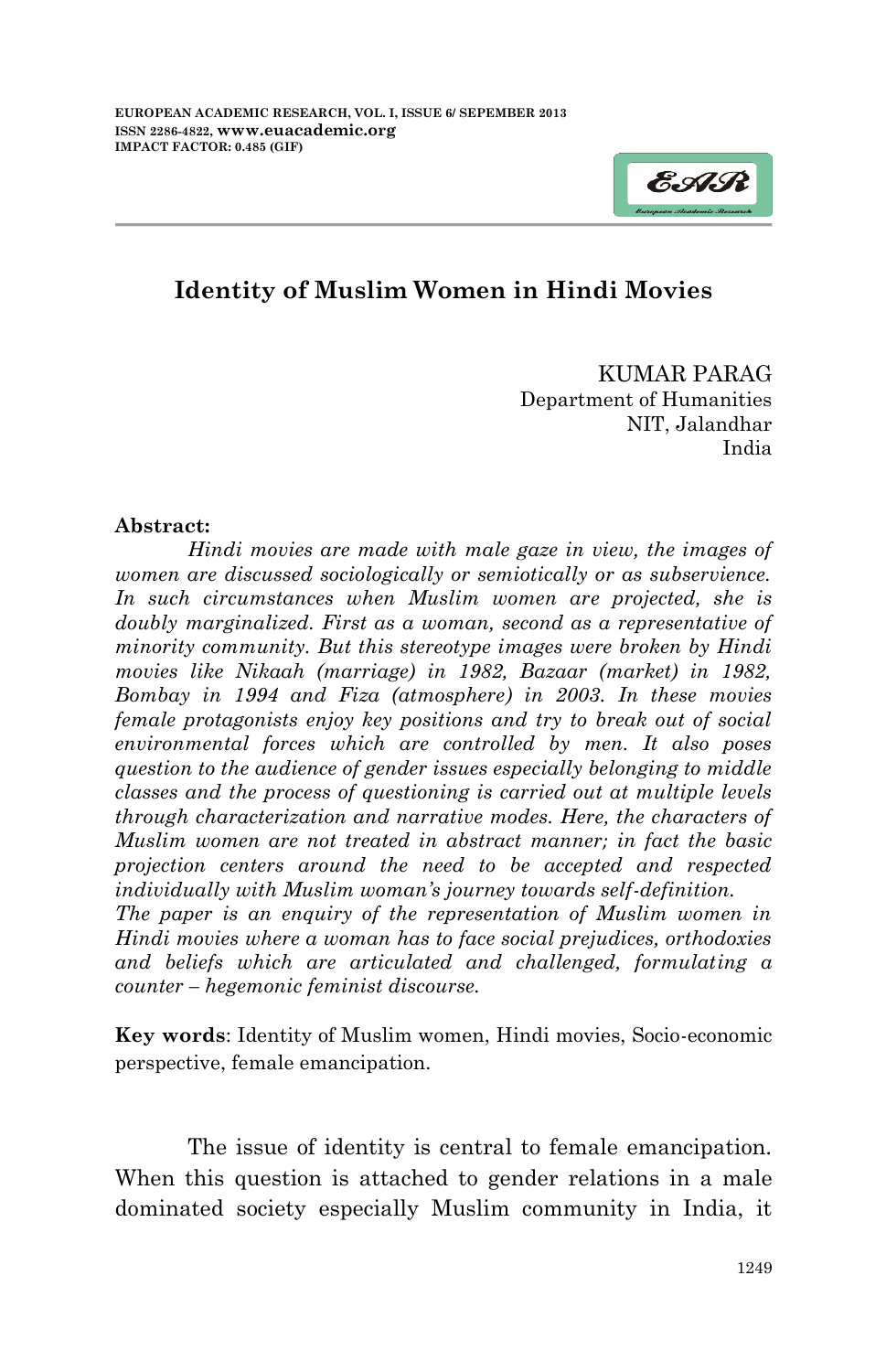acquires multiple dimensions. Identity is an important issue for Muslim women as they are frail in power ratio. But it is not the power ratio only infact it is applicable in every sphere of life whether domestic, social or professional. On viewing Indian Hindi movies or the main stream cinema right from 1980s till today, the audiences observe that Muslim women are projected in stereotype images. They are patented to be mothers, faithful daughters, dedicated or obedient wives who do not question the authority of their male counterparts. The most important aspect of Muslim women in general is taken as cultural and moral carriers of their community but not as guardians in such circumstances. When we watch Muslim women in Hindi movies, they stand doubly marginalized: both as a woman and as a representative of a minority community. The present paper is an attempt to study this very perspective through Hindi movies which is the most powerful and influential medium of expression in India. No one can turn away from this medium as it appropriate much larger space in the lives of Indians than it did in past.

My study is based on the analysis of four Hindi movies, *Nikaah* (Marriage) released in 1982, *Bazaar* (Market) also released in 1982, *Bombay* released in 1995 and *Fiza*  (Atmosphere) released in 2000. All these movies are Muslim centered films but I have tried to examine the difficulties faced by Muslim women who are from marginalized community. In all these movies the central character or the protagonist is in the key position as far as their portrayal is concerned but what is to be looked at is their identity as a woman. We find that a secondary position is imposed on them by strong social and environmental forces controlled by men. This has left them on the margins as they are forced to live in destitution. They are placed in slots defined by men for their own convenience without women's approval and are left with no choice. These movies received attention from audience as the question of identity is not only restricted to narration and characterization only. The problem is addressed on multiple levels – camera eye,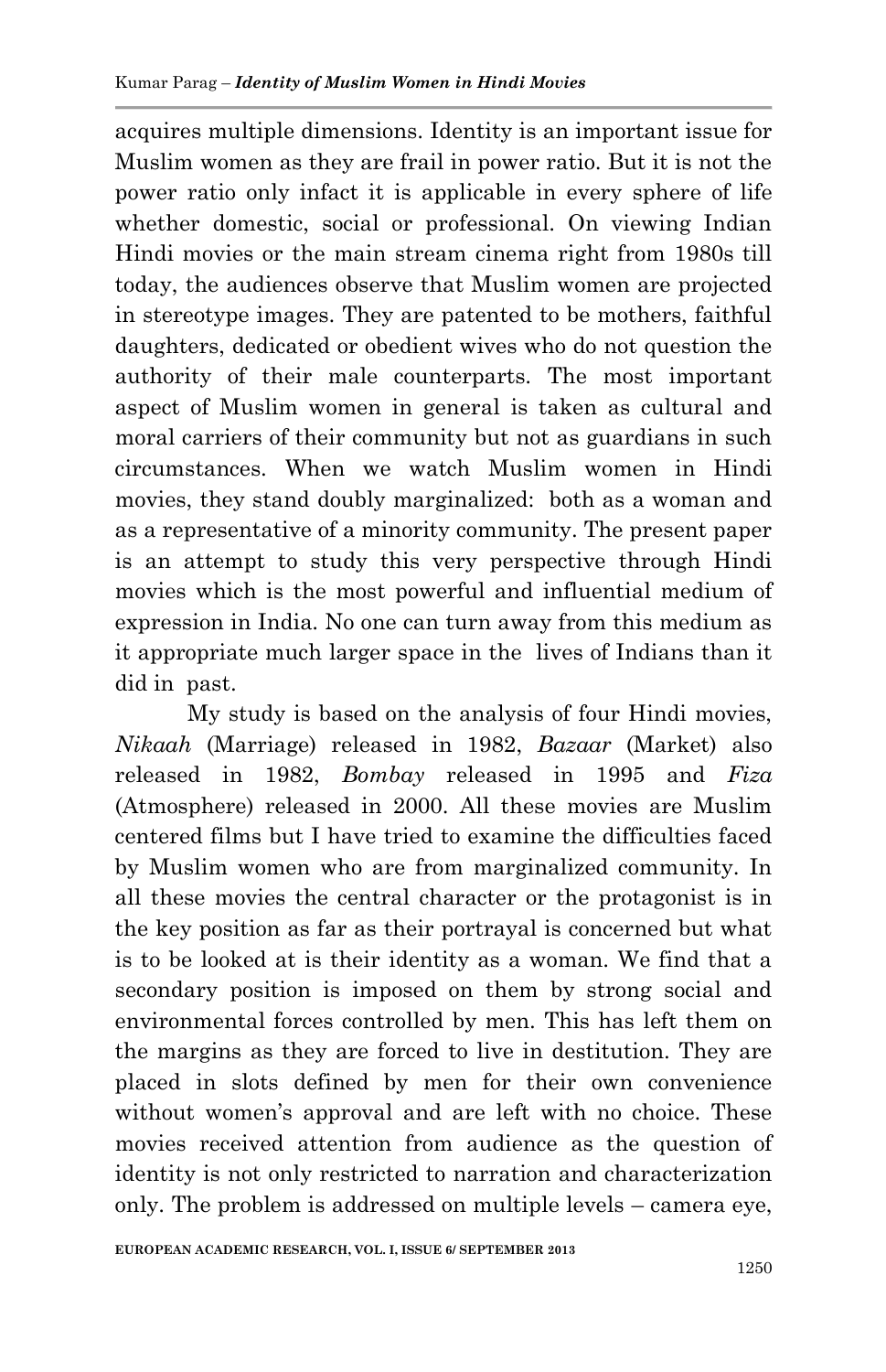lights, use of space, silence, facial and body language. In all these movies the female protagonists belong either from lower middle class or from middle class families. Injustice, exploitation and sufferings are manifested to ensure audience identification.

The first movie *Nikaah* (marriage) directed by B.R.Chopra who is known to make movies with strong social undercurrent, depicts the character of a Muslim protagonist called Nilofer, (acted by Salma Agha, a Pakistani actress). In the movie she belongs to an average middle class family who gets married to a Nawab (a Feudal Lord) Waseem. Nilofer is portrayed as a helpless wife getting bored and yearn for understanding from her husband. Instead of treating her with respect and recognizing her as an equal partner in a relationship, Waseem treats her as if she is a commodity to fulfill his physical needs and when she voices her dissent, Waseem in a fit of anger shouts Talaq (divorce) thrice. Nilofer has no choice but to leave her husband"s house. She is even discarded by her family, a common scene that we find in Indian middle class families. She is left with no choice but to live in a working women"s hostel. But the stigma of divorce remains with her wherever she goes. When she appears for a job interview to become a lecturer in a girl"s college, her application is turned down only because she is a divorcee. Later she marries an old college friend Haider (acted by Raj Babbar). They were enjoying their life when her first husband Waseem bumps back into her life realizing his mistake and wanted to get her back. Her second husband Haider is ready to divorce her thinking that Nilofer is still in love with her first husband Waseem but Nilofer speaks out and is ready to leave both of them. She wanted to be identified as a woman who has right to decide about her own fate and future in a male dominated society. She clearly states that she is not ready to be tossed between two men and says, "she is not ready to become a gift". Waseem distanced himself from Nilofer"s life.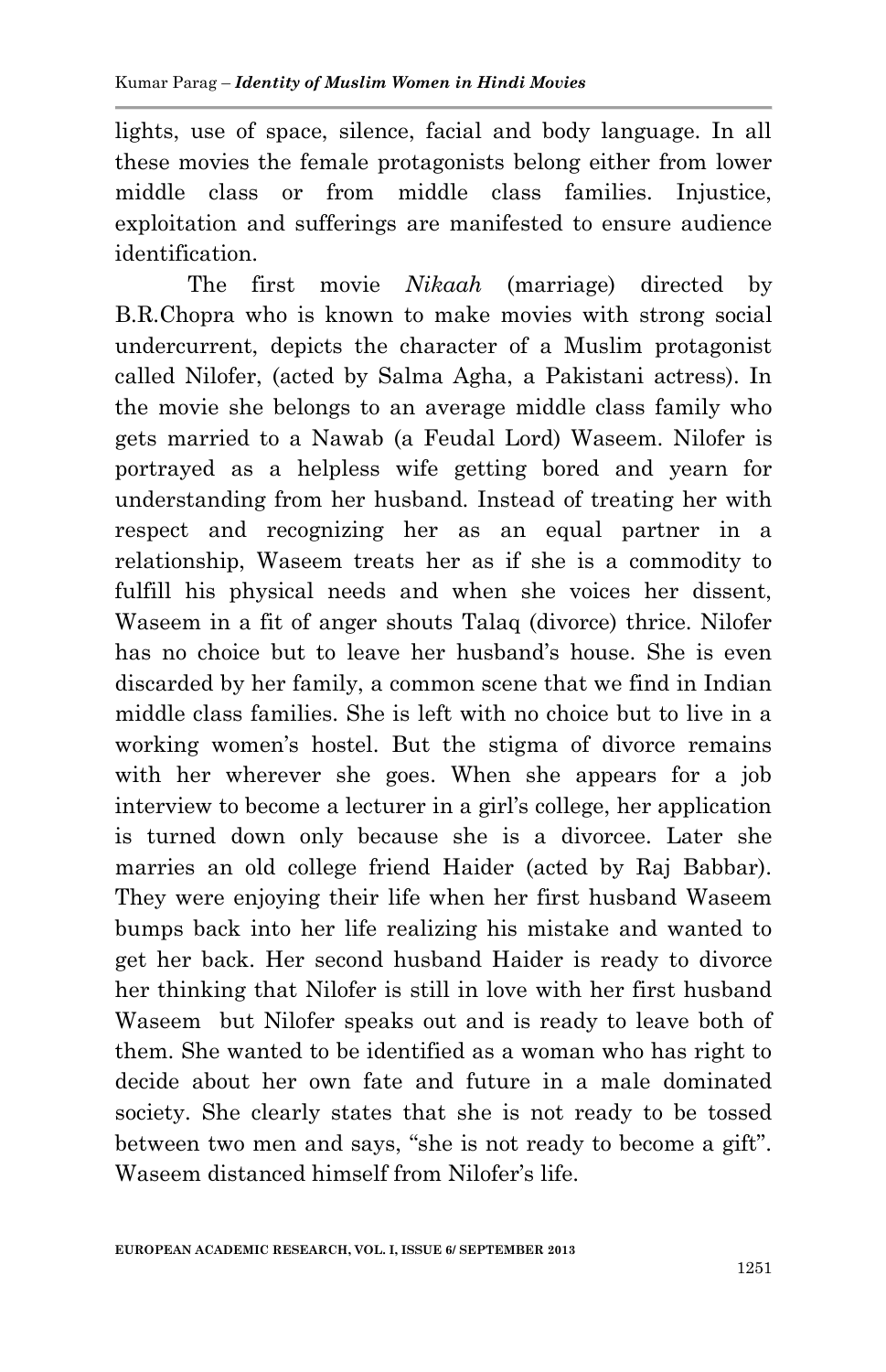Through the movie the director has taken a socially relevant topic of divorce. Though the movie was made in 1982 the problem of divorce is still a very relevant issue. Muslim male uses the word "talaq" as a weapon to make their wives submissive. He can divorce his wife unilaterally even without informing her. This problem is acute in middle and lower middle class Muslim families. The movie is more of a social commentary on the difficulty and complexity over divorce faced by Muslim women particularly in India. Any discussion of Hindi cinema is incomplete without the mention of music. It is music which distinguishes Hindi movies from the movies which are made in rest of the world. Apart from the powerful narrative it is music which is an important constituent to the movie. The songs of *Nikaah* complement the narration. The director has used the magic of music composed by Ravi to articulate the subtext of the movie. It is through music that the director communicates his theme and shares his feelings with his audience.

The wider spread of education in 1970 and 1980 resulted in the advent of a new class of audience who were more interested in the movies related with social issues. This class of audience belonged to middle class and higher middle class families who themselves want to identify with the movies which are related to the problems faced by them like riots, dowry problem and prostitution. This audience was not interested to see female dancing around the trees or any imaginative stories which were not socially relevant. This demand gave birth to parallel cinema or the new wave cinema in Hindi language. They wanted Hindi cinema an expression of reality and the directors of parallel cinema seems to subscribe such views. This era may be called a golden era of parallel cinema as most of the cinemas were produced in these years. Actors and Actresses like Naseerudin Shah, Farooq Shiekh, Smita Patil, Shabana Azmi were the superstars of parallel cinema.

Movies like Salim langde par maat ro (Do not cry for handicapped Salim), Dharavi (name of the largest slum in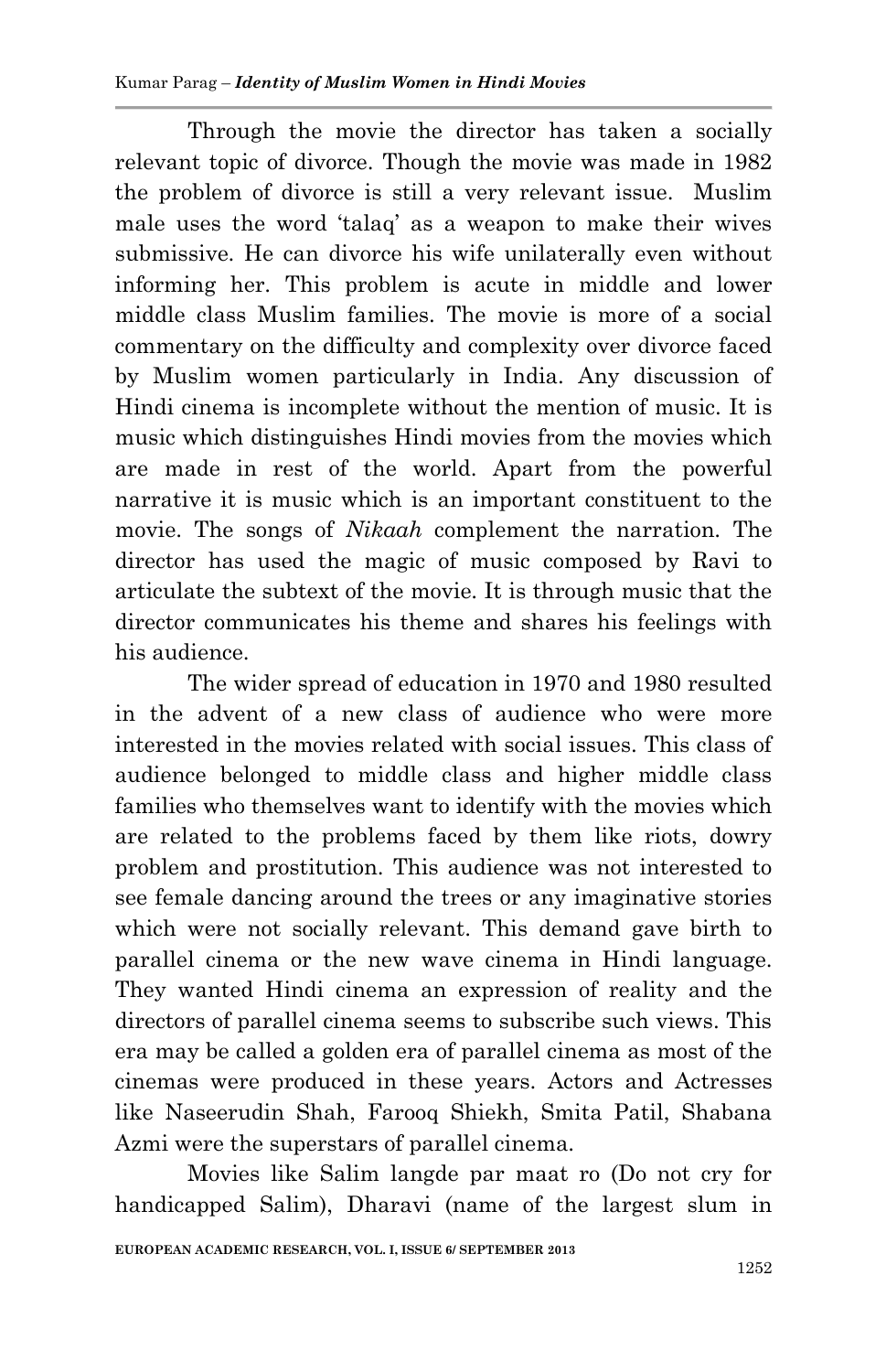Mumbai), Manthan(The Churning) or even Bazaar (Market) are best illustrations made during this period. In all these movies it is the situation which is sinner. Parallel cinema gained momentum in 1980 due to these movies. The directors like Satyajeet Ray, Shaym Benegal or Govind Nahlani where those filmmakers who were constantly in search of the images which express the true meaning and reality.

The main objective of these directors is to search for those images that are truly native to Indian soil.The movie Bazaar (Market) directed by Sagar Sarhadi, released in 1982, depict the plight of Muslim women from subaltern class.It is also the ethnographic description of Muslim community of India. Male masquerade has also been taken into account. Sagar Sarhadi is known to make movies with gender sensitive issues. *Bazaar* is based on realistic incidents of buying of teenage and young Muslim girls by wealthy persons belonging to Gulf countries.

The movie has two main female characters: the character of Najma played by Smita Patil and Shabnam by Supriya Pathak. Najma who wants to settle down with her lover Akthar Hussain, played by Bharat Kapoor and Shabnam who is in love with Sarju, played by Farooq Sheikh.But the families of both Najma and Shabnam are so poor that they are ready to sell them to the highest bidder. Najma ends up as a mistress and Shabnam has no choice but to marry an old guy who is already married and has three kids. He has returned to India from Gulf. On the strength of his money, he compels Shabnam to marry him.

Everything is done within the framework of religion. Thus we find Najma and Shabnam suffer a great deal both psychologically and emotionally because of the lack of social support from their own community. The movie is deliberately based in the city of Hyderabad as selling and buying of girls happens in this city. Although the female protagonists are from humble origin, yet they are not shown submissive in the movie. They gather courage and strength to raise their voices against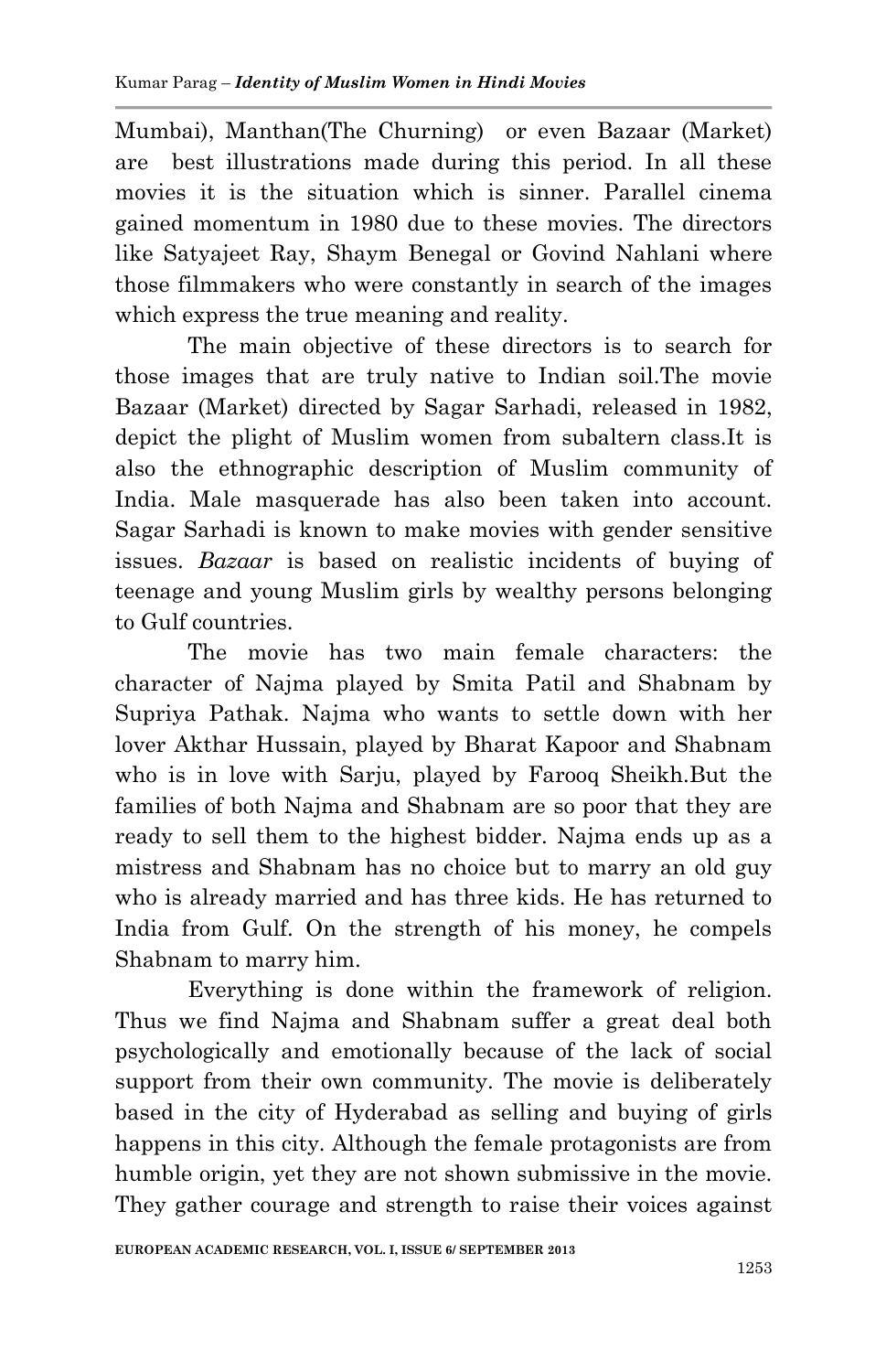the suppression and oppression though they are unable to continue and succumbed to societal pressures.

The movie is a realistic portrayal of gloomy conditions prevalent in this area.The narrative is guided by middle class values where female has to follow their male masters. All the characters in the movie have either yearning for love or money. This movie is different from *Nikaah* as Sagar Sarhadi presents the plight of the women through their silence and eloquence of feelings and emotions. In *Nikaah* men are instrumental to decide women"s identity and future and the vulnerability of weaker sex is stressed. B.R.Chopra uses Muslim background to discuss the institution of marriage that reduces female to a commodity. But *Bazaar* is little different from *Nikaah* where Sagar Sarhadi stresses that individuality of a woman can be gained by economic independence. The movie follows an unconventional narrative style and has sentimental and emotional moments too. The end is highly melodramatic. Shabnam commits suicide on bridal bed. The director has deliberately shown the death of Shabnam on bridal bed for significant human and contemporary purposes. For Muslim women in India the ultimate goal is to get married which is the beginning of a new life where husbands are their new masters and a woman have to mould herself accordingly as her master wants but Shabnam refuses to become a part of it. After watching the movie one may perceive that the myth of true love, almost in Romeo Juliet tradition, is illustrated within a rotten and degrading social system. Sagar Sarhadi also portrays the conflict between those compulsions that are rooted in tradition and are part of the value system of a decadent society that not only tolerates injustice but often seeks to perpetuate it.

Apart from its narratology *Bazaar* is a beautifully structured movie. There is brevity and concentration of cinematic handling and each movement of the camera try to reveal Muslim ambiance. Sagar Sarhadi also presents his audience a vivid account of Muslim social life which makes the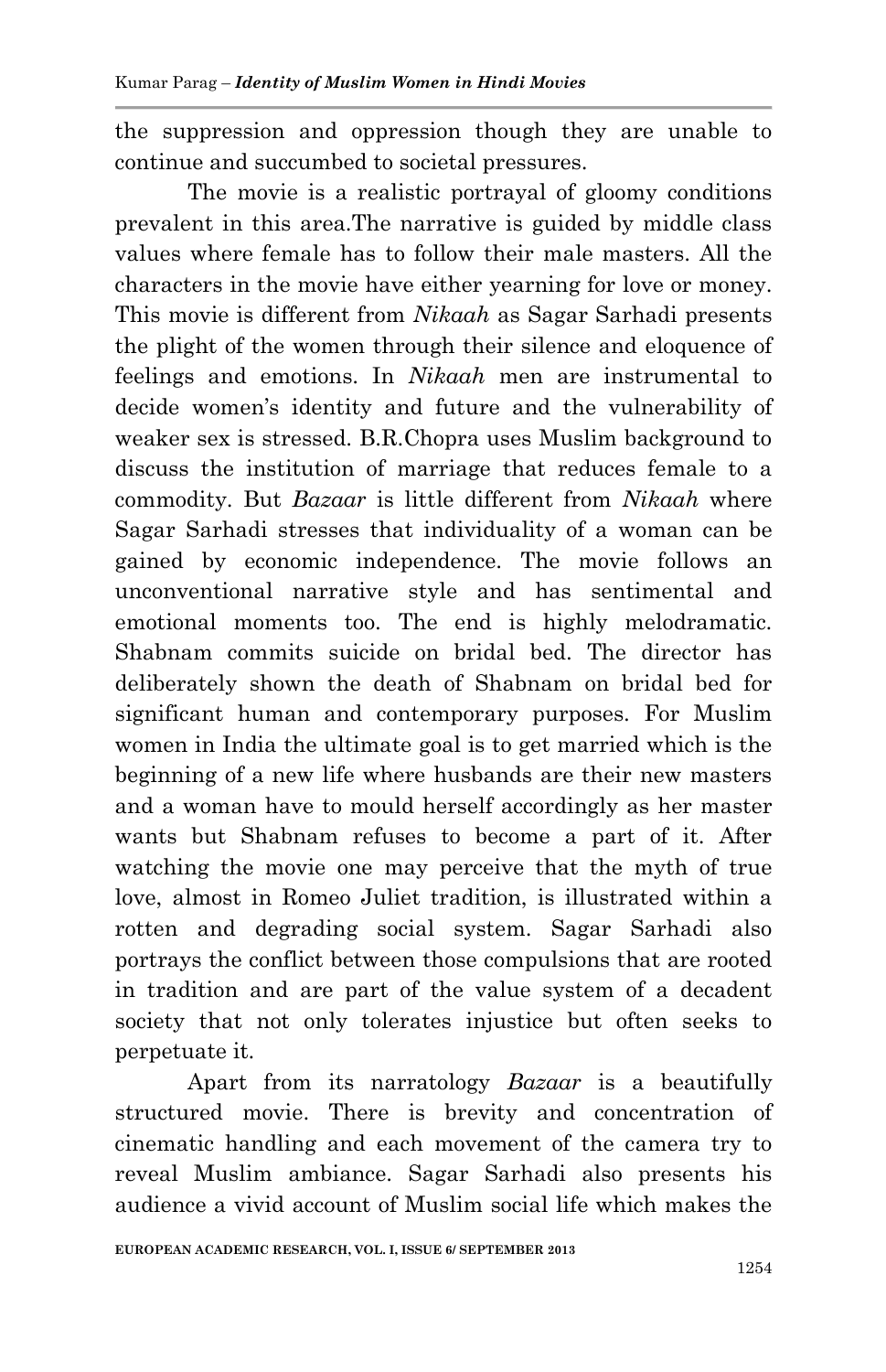experience meaningful. The music in the movie is composed by Khayyam, a noted music director of Hindi movies. The songs are based on classical music.In *Bazzar* too the director has largely used the songs for story telling with passionate notes.

Before discussing the next movie *Bombay* it is necessary to consider the background on which it is based. The Hindi movies of 1990s show marked departure from its predecessors. The leftist approach of films of Raj Kapoor in the 1960s paved way to action filled movies of Amitabh Bachchan in the 1970s and 1980s but decade of 1990s have swung to the other side of the spectrum. It was the time when Hindu nationalism enjoyed a hegemonic status till the demolition of Babri Mosque in 1993. A national culture was in constitution by the process of exclusion of minority culture especially Muslim culture. For the spread of rightist ideology militarization acquired a prominent place. Muslim community instead of being asset or an important constituent of the country was not taken into consideration. The way Indian society and thinking of Hindus was heading were reflected in the films. The new issues which Hindi movies started addressing were riots and terrorism.

Many movies were made on these issues but it was *Bombay*, released in 1994, directed by a South Indian director Maniratnam, tried for the first time to interpret the complex relation between Hindus and Muslims by putting focus on female protagonist. The movie is full of multiple meanings. Broadly the movie is based on the communal riots which erupted after the demolition of Babri mosque (a 16th century mosque at Ayodhya in the state of Uttar Pradesh, supposed to be built on the birthplace of Lord Rama) in 1993 which was demolished by Hindu extremists. But the main concern of the movie is to depict religious construction of Muslim women which is the central part of her identity. Unlike movies like *Nikaah* and *Bazaar* where whatever role the female protagonists play, are within the framework of their religion but in *Bombay* the female protagonist Shaila Bano gathers courage and marries a Hindu boy against the wishes of her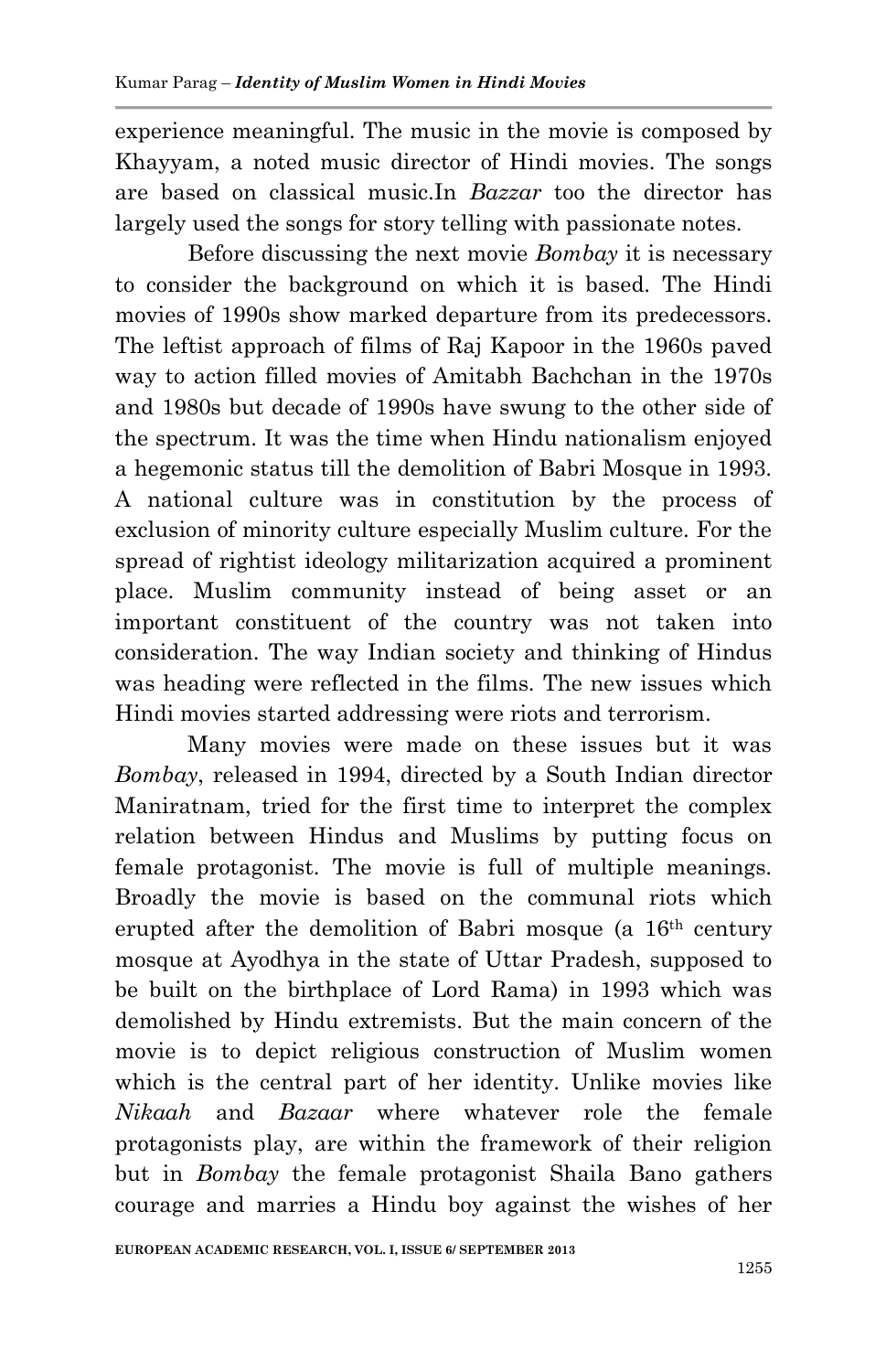father and community. The movie is unique too as for the first time on the silver screen the marriage of a Hindu boy and a Muslim girl is shown. Though the movie has taken up a very serious issue but to make the movie commercially viable, the director has started with the same plot common in commercial cinemas, i.e., the love story. But the only difference is that the hero and the heroine belonged to different religious background. One important thing is to note that the main objection of the people from both community, i.e., Hindus and Muslims, was that they were not ready to accept marriage of a Hindu boy with a Muslim girl or vice-versa. This made the movie more controversial. The director Maniratnam was even attacked after the release of this movie.

*Bombay* is not purely a commercial movie. It has serious characteristic of parallel cinema too. The movie does not waste time on multiple subplots or comic farce. The focus is on the main characters. In the movie Shekhar (played by Arvind Swami, a South Indian Actor) is a Brahmin by caste and returns to his village after two years of study in Bombay. His relationship with his father is cordial. He promises his father that he is not going to marry a city girl but will marry a girl from his own village. He soon witnesses Shaila Bano (played by Manisha Koirala) a Muslim girl from a typical lower income middle class family by the blown of her veil and falls under her tender spell. Shaila also likes him but her love becomes forbidden as she belongs to a Muslim family and her lover is a Hindu. Shekher is warned by his friends that he may get killed even though he follows Shaila by wearing a veil so that he can talk to her. When Shekhar converses with his father and Shaila"s father about his desire to marry Shaila, both the families were appalled by his decision. Shekher went back to Bombay but cannot forget Shaila and writes a letter and sends a train ticket. She gathers courage and against her father"s will run off to Bombay. They immediately got married in a civil court. Years passed and their happiness grew, children came and later their families also accepted both of them. But as the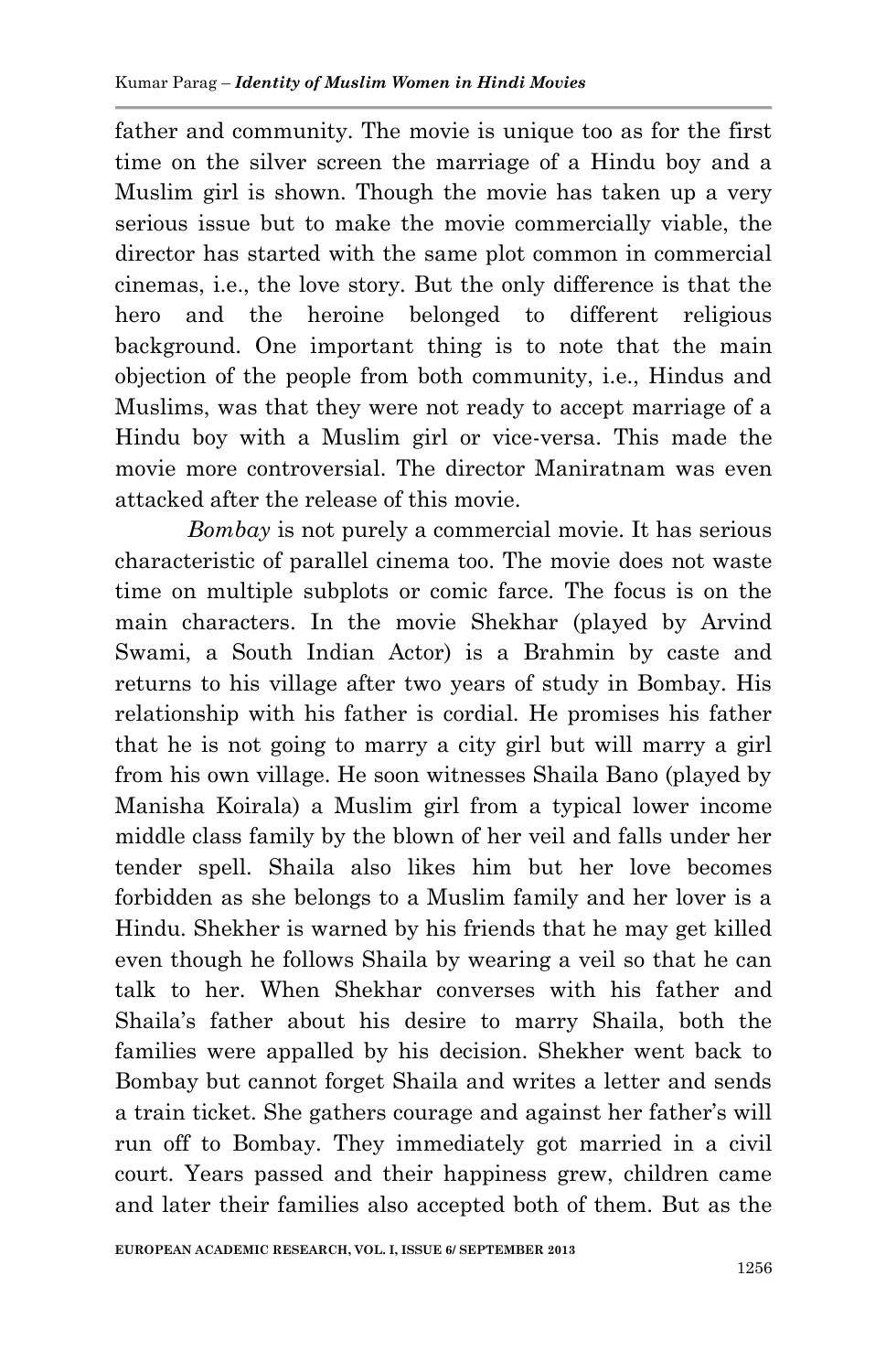movie progresses the horror begins in Bombay after the demolition of Babri Mosque. The family is caught in the middle of it. The mob tries to burn their children alive but they are saved by the cops.

Though the movie starts with the identity of a Muslim woman who, despite all prejudices of her father and community, dares to marry a Hindu boy but the movie ends up giving a message of national unity. Through the movie the director tries to depict the complexity of religion on femininity and female body. He also discusses the issue of veil in Muslims. Though in the movie it produces certain kind of romance as the hero is desperate to see by lifting the veil of Shaila. The lifting of veil has many other connotations too. It is not only Shaila"s tender spell of love but at the same time depicts her courage; profess for freedom and her determination that she has the right to choose her husband. She is not ready to be guided by her father or community. In the movie veil is an important constituent forge linkages and plays an important role in movie's screen play. The music composed by A. R. Rehman is more in hip-hoop style. The song and dance are the vital elements to extend pleasure to the audience but is not employed to interpret and articulate the narration.

Fiza (Atmosphere) released in 2000, is another complex Muslim women centric movie directed by critic turned director Khalid Mohammad. Here the modern face of Muslim woman is shown. Khalid Mohammad, himself, in an interview to a newspaper *The Hindu* dated Dec 26, 2003 stated:

> "In `Fiza', I made an attempt to show a normal Muslim family. Nobody noticed it. My heroine in it is a Muslim girl who could go to a disco and behave like everyone else. The message is that Muslim women are not forever wearing a dupatta or clad in a burqa (veil). They are as much mainstream as anybody else. The identity is part of the conscience and an attempt was made to step beyond convenient stereotypes."

**EUROPEAN ACADEMIC RESEARCH, VOL. I, ISSUE 6/ SEPTEMBER 2013** Here the story revolves around a stubborn Muslim girl Fiza Ikramullah (acted by Karishma Kapoor) who goes out in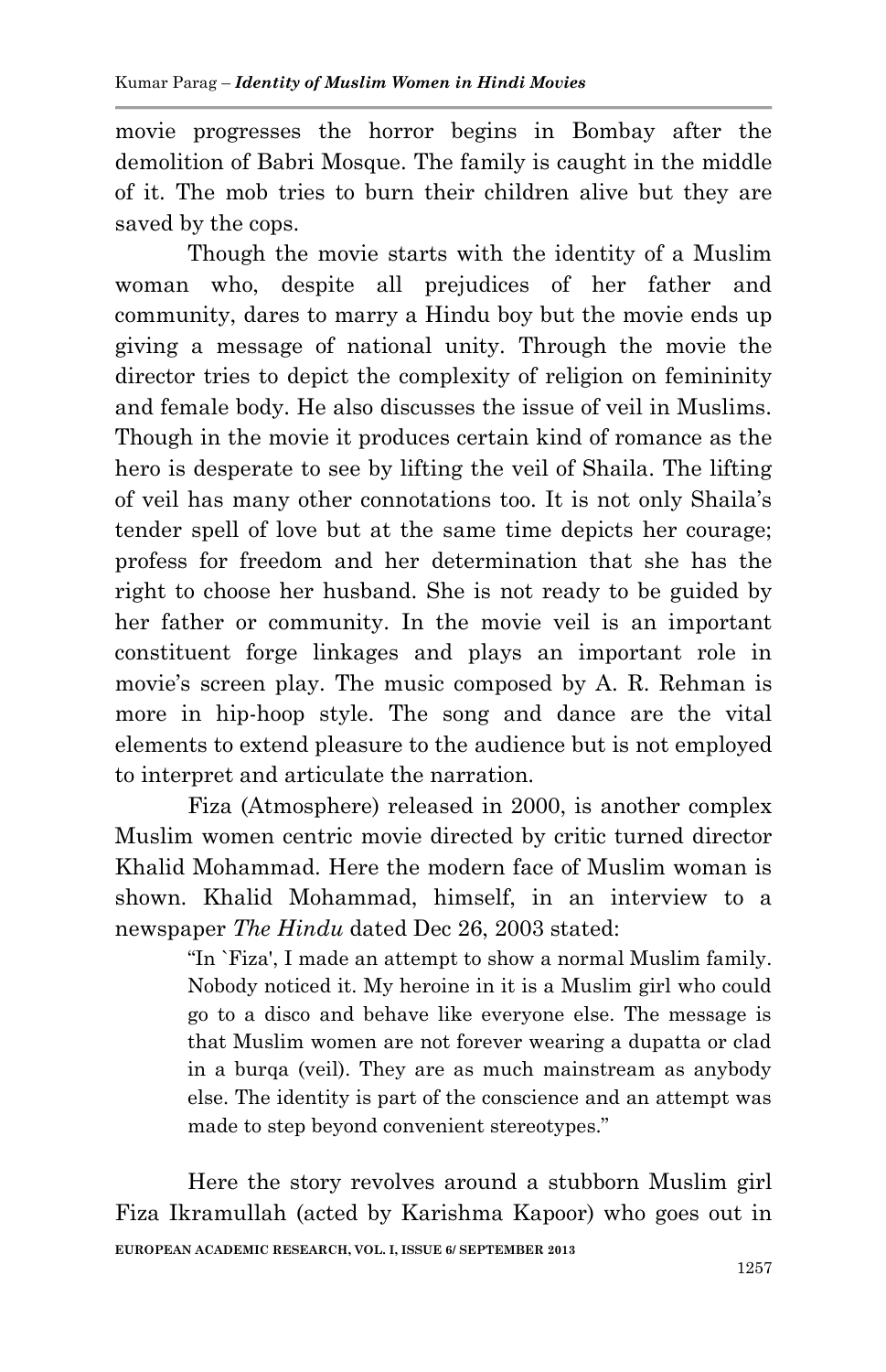search of his brother Amman (acted by Hrthik Roshan) who disappeared after riots which erupted due to the demolition of Babri Mosque in 1993. The story is woven around Fiza's search for her brother. Amman who is now a terrorist shocks Fiza. She is successful in getting him back home. But it is his body which is at home not his soul and ideology. After coming back home he could not tolerate the injustices and hardships of daily life and rejoins the terrorist group. The story has a very powerful ending. It is Fiza who shoots her brother though persuaded by Amman to kill him. In the movie the female protagonist is presented in a glamorous way. The director has tried to interpret female Muslim identity in context of postcolonial period in the light of the rise of Hindu nationalism. Space and territory play a more decisive role while defining the identity of Fiza. Here a modern Muslim woman is shown who takes charge to find her own brother not depending on her male counterpart. She is not shown submissive. The narrative of the movie also analyses the disintegration of a family which is an important social component of a society. Any woman's social identity is constituted through her family but when the disintegration of family occurs it is a woman who is the only sufferer in any form she is associated with the family. The music of Fiza also composed by A.R.Rehman is not well connected with the film"s screenplay. The songs base is folk music and Indian classical with the blend of modern music. The emphasis on song's picturaisation and comedy scenes are inserted to give commercial value to the movie which to a certain extent dilutes the basic theme of the movie.

The characters of female protagonists are sketched as real life Muslim women in Indian society. In the movies too they are not treated in abstract manner. The basic projection of these female protagonists center around the demand for space, identity and recognition.